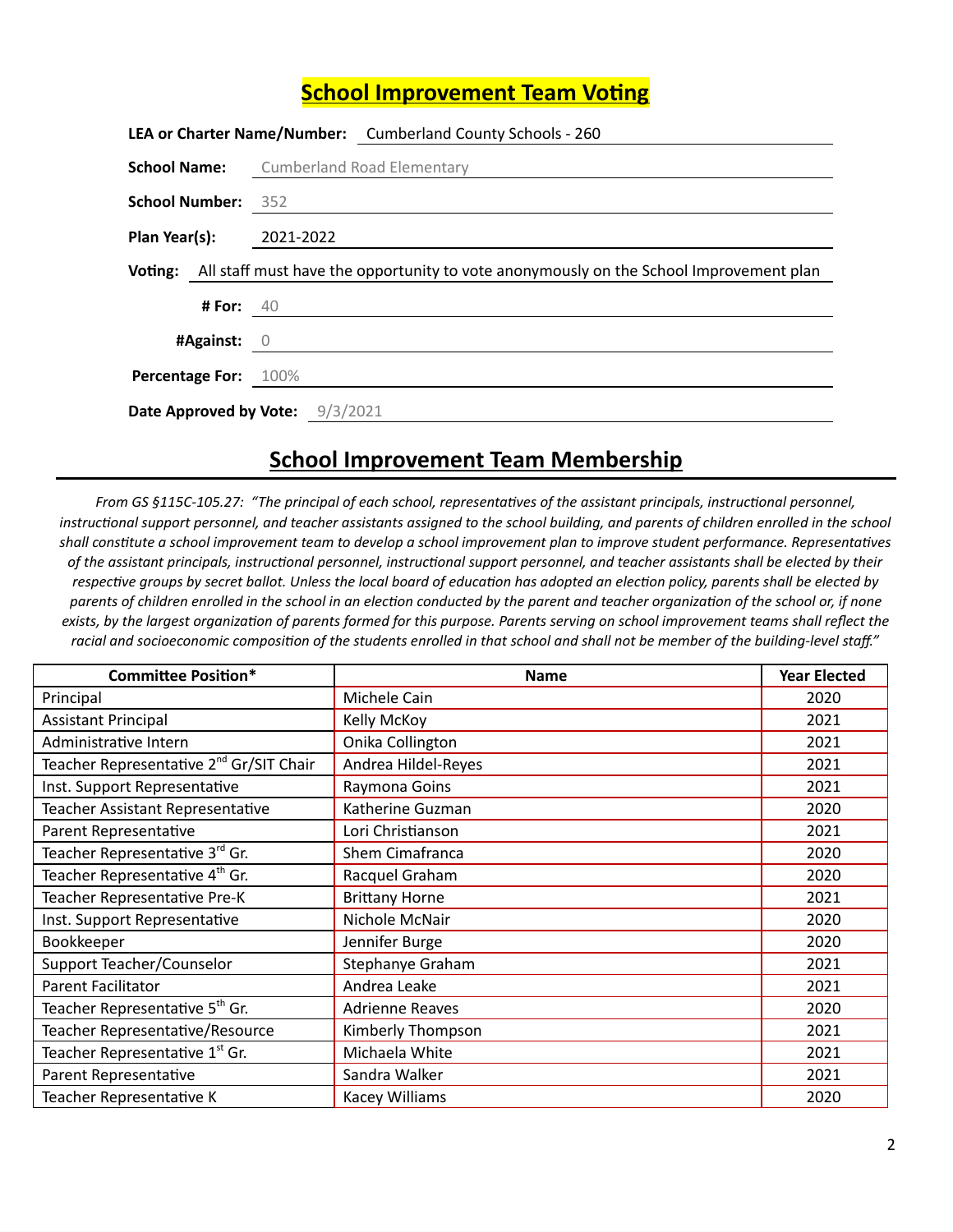## **Title II Plan**

| cursor over them). Refer to the SAMPLE Title II Plan located on page 5 for examples.<br>School:<br><b>Cumberland Road Elementary School</b><br>2021-2022<br>Year:<br><b>Description of the Plan</b><br>The purpose of this plan is to provide a detailed description of staff development<br><b>Purpose:</b><br>expenditures.<br><b>Budget Amount</b><br><b>AMOUNT</b><br><b>Total Allocation:</b><br>500.00<br>Briefly describe the title of and purpose for this staff development:<br><b>Budget Breakdown</b><br><b>Staff Development 1</b><br>Professional Development to analyze data and plan instruction to meet the individual<br>learning needs of students<br><b>DESCRIPTION</b><br><b>AMOUNT</b><br>Personnel:<br>5 subs X \$90.00 per day for one day<br>450.00<br><b>Training Materials:</b><br><b>Registration/Fees:</b><br>Travel:<br>Mileage/Airfare:<br>Lodging/Meals:<br><b>Consulting Services:</b><br><b>Follow-up Activities:</b><br>Total for staff development 1:<br>450.00<br>Briefly describe the title of and purpose for this staff development:<br><b>Budget Breakdown</b><br><b>Staff Development 2</b><br><b>DESCRIPTION</b><br><b>AMOUNT</b><br>Personnel: |  | Instructions: Complete each cell highlighted in red (content controls will also appear in red when you hover the |  |  |  |  |  |
|-------------------------------------------------------------------------------------------------------------------------------------------------------------------------------------------------------------------------------------------------------------------------------------------------------------------------------------------------------------------------------------------------------------------------------------------------------------------------------------------------------------------------------------------------------------------------------------------------------------------------------------------------------------------------------------------------------------------------------------------------------------------------------------------------------------------------------------------------------------------------------------------------------------------------------------------------------------------------------------------------------------------------------------------------------------------------------------------------------------------------------------------------------------------------------------------|--|------------------------------------------------------------------------------------------------------------------|--|--|--|--|--|
|                                                                                                                                                                                                                                                                                                                                                                                                                                                                                                                                                                                                                                                                                                                                                                                                                                                                                                                                                                                                                                                                                                                                                                                           |  |                                                                                                                  |  |  |  |  |  |
|                                                                                                                                                                                                                                                                                                                                                                                                                                                                                                                                                                                                                                                                                                                                                                                                                                                                                                                                                                                                                                                                                                                                                                                           |  |                                                                                                                  |  |  |  |  |  |
|                                                                                                                                                                                                                                                                                                                                                                                                                                                                                                                                                                                                                                                                                                                                                                                                                                                                                                                                                                                                                                                                                                                                                                                           |  |                                                                                                                  |  |  |  |  |  |
|                                                                                                                                                                                                                                                                                                                                                                                                                                                                                                                                                                                                                                                                                                                                                                                                                                                                                                                                                                                                                                                                                                                                                                                           |  |                                                                                                                  |  |  |  |  |  |
|                                                                                                                                                                                                                                                                                                                                                                                                                                                                                                                                                                                                                                                                                                                                                                                                                                                                                                                                                                                                                                                                                                                                                                                           |  |                                                                                                                  |  |  |  |  |  |
|                                                                                                                                                                                                                                                                                                                                                                                                                                                                                                                                                                                                                                                                                                                                                                                                                                                                                                                                                                                                                                                                                                                                                                                           |  |                                                                                                                  |  |  |  |  |  |
|                                                                                                                                                                                                                                                                                                                                                                                                                                                                                                                                                                                                                                                                                                                                                                                                                                                                                                                                                                                                                                                                                                                                                                                           |  |                                                                                                                  |  |  |  |  |  |
|                                                                                                                                                                                                                                                                                                                                                                                                                                                                                                                                                                                                                                                                                                                                                                                                                                                                                                                                                                                                                                                                                                                                                                                           |  |                                                                                                                  |  |  |  |  |  |
|                                                                                                                                                                                                                                                                                                                                                                                                                                                                                                                                                                                                                                                                                                                                                                                                                                                                                                                                                                                                                                                                                                                                                                                           |  |                                                                                                                  |  |  |  |  |  |
|                                                                                                                                                                                                                                                                                                                                                                                                                                                                                                                                                                                                                                                                                                                                                                                                                                                                                                                                                                                                                                                                                                                                                                                           |  |                                                                                                                  |  |  |  |  |  |
|                                                                                                                                                                                                                                                                                                                                                                                                                                                                                                                                                                                                                                                                                                                                                                                                                                                                                                                                                                                                                                                                                                                                                                                           |  |                                                                                                                  |  |  |  |  |  |
|                                                                                                                                                                                                                                                                                                                                                                                                                                                                                                                                                                                                                                                                                                                                                                                                                                                                                                                                                                                                                                                                                                                                                                                           |  |                                                                                                                  |  |  |  |  |  |
|                                                                                                                                                                                                                                                                                                                                                                                                                                                                                                                                                                                                                                                                                                                                                                                                                                                                                                                                                                                                                                                                                                                                                                                           |  |                                                                                                                  |  |  |  |  |  |
|                                                                                                                                                                                                                                                                                                                                                                                                                                                                                                                                                                                                                                                                                                                                                                                                                                                                                                                                                                                                                                                                                                                                                                                           |  |                                                                                                                  |  |  |  |  |  |
|                                                                                                                                                                                                                                                                                                                                                                                                                                                                                                                                                                                                                                                                                                                                                                                                                                                                                                                                                                                                                                                                                                                                                                                           |  |                                                                                                                  |  |  |  |  |  |
|                                                                                                                                                                                                                                                                                                                                                                                                                                                                                                                                                                                                                                                                                                                                                                                                                                                                                                                                                                                                                                                                                                                                                                                           |  |                                                                                                                  |  |  |  |  |  |
|                                                                                                                                                                                                                                                                                                                                                                                                                                                                                                                                                                                                                                                                                                                                                                                                                                                                                                                                                                                                                                                                                                                                                                                           |  |                                                                                                                  |  |  |  |  |  |
|                                                                                                                                                                                                                                                                                                                                                                                                                                                                                                                                                                                                                                                                                                                                                                                                                                                                                                                                                                                                                                                                                                                                                                                           |  |                                                                                                                  |  |  |  |  |  |
|                                                                                                                                                                                                                                                                                                                                                                                                                                                                                                                                                                                                                                                                                                                                                                                                                                                                                                                                                                                                                                                                                                                                                                                           |  |                                                                                                                  |  |  |  |  |  |
|                                                                                                                                                                                                                                                                                                                                                                                                                                                                                                                                                                                                                                                                                                                                                                                                                                                                                                                                                                                                                                                                                                                                                                                           |  |                                                                                                                  |  |  |  |  |  |
|                                                                                                                                                                                                                                                                                                                                                                                                                                                                                                                                                                                                                                                                                                                                                                                                                                                                                                                                                                                                                                                                                                                                                                                           |  |                                                                                                                  |  |  |  |  |  |
|                                                                                                                                                                                                                                                                                                                                                                                                                                                                                                                                                                                                                                                                                                                                                                                                                                                                                                                                                                                                                                                                                                                                                                                           |  |                                                                                                                  |  |  |  |  |  |
|                                                                                                                                                                                                                                                                                                                                                                                                                                                                                                                                                                                                                                                                                                                                                                                                                                                                                                                                                                                                                                                                                                                                                                                           |  |                                                                                                                  |  |  |  |  |  |
|                                                                                                                                                                                                                                                                                                                                                                                                                                                                                                                                                                                                                                                                                                                                                                                                                                                                                                                                                                                                                                                                                                                                                                                           |  |                                                                                                                  |  |  |  |  |  |
|                                                                                                                                                                                                                                                                                                                                                                                                                                                                                                                                                                                                                                                                                                                                                                                                                                                                                                                                                                                                                                                                                                                                                                                           |  |                                                                                                                  |  |  |  |  |  |
|                                                                                                                                                                                                                                                                                                                                                                                                                                                                                                                                                                                                                                                                                                                                                                                                                                                                                                                                                                                                                                                                                                                                                                                           |  |                                                                                                                  |  |  |  |  |  |
|                                                                                                                                                                                                                                                                                                                                                                                                                                                                                                                                                                                                                                                                                                                                                                                                                                                                                                                                                                                                                                                                                                                                                                                           |  |                                                                                                                  |  |  |  |  |  |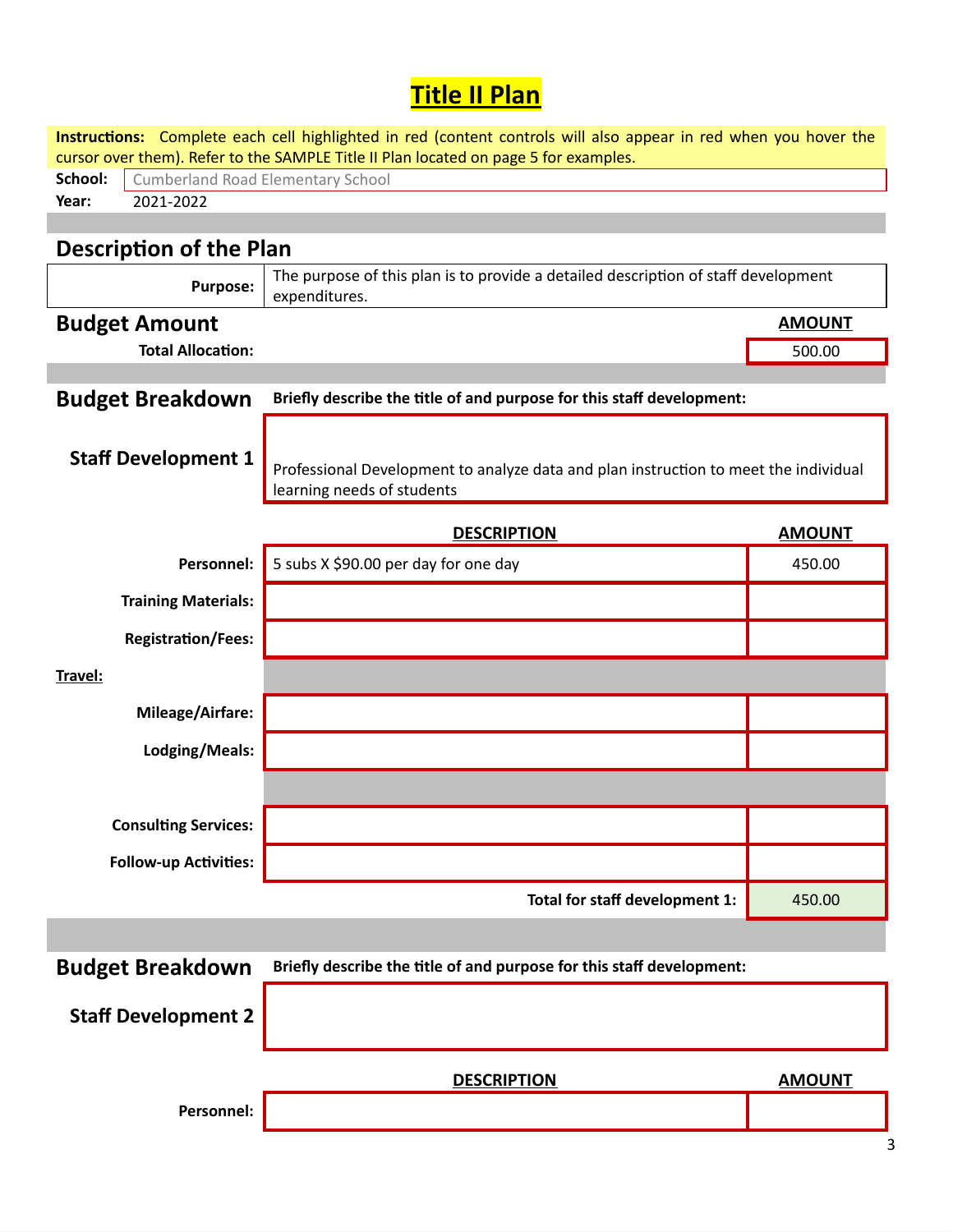| <b>Training Materials:</b>   |                                |        |
|------------------------------|--------------------------------|--------|
| <b>Registration/Fees:</b>    |                                |        |
| Travel:                      |                                |        |
| <b>Mileage/Airfare:</b>      |                                |        |
| Lodging/Meals:               |                                |        |
|                              |                                |        |
| <b>Consulting Services:</b>  |                                |        |
| <b>Follow-up Activities:</b> |                                |        |
|                              | Total for staff development 2: |        |
|                              |                                |        |
|                              | <b>Grand Total</b>             | 450.00 |